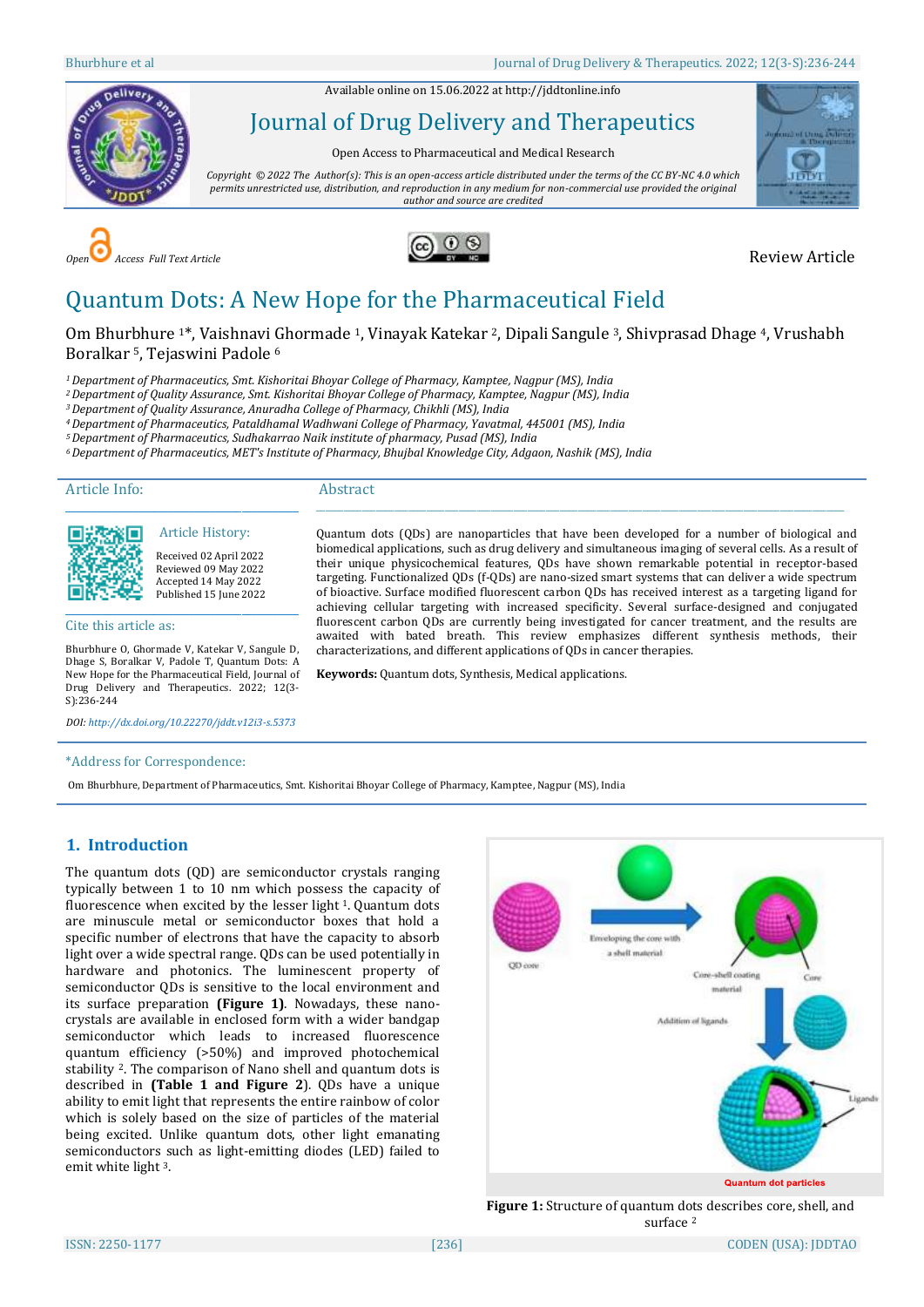

**Figure 2:** Comparing Nano shell to quantum dots <sup>2</sup>

|  |  |  | <b>Table 1: comparing Nano shell to quantum dots</b> |  |
|--|--|--|------------------------------------------------------|--|
|  |  |  |                                                      |  |

| <b>Parameter</b> | Nano shell                      | <b>Quantum dots</b>            |
|------------------|---------------------------------|--------------------------------|
| Type             | Tunable plasmonic nanoparticles | Tunable exotonic nanoparticles |
| Diameter         | $10-300$ nm                     | $1-10nm$                       |
| Quantum efficacy | 10.4                            | $0.1 - 0.5$                    |
| Spectral range   | 500-900nm                       | 400-200nm                      |
| Cross-section    | $10-30m^2$                      | 10 <sub>m²</sub>               |

Recently; QDs have also found application in the fluorescent test for bio atomic cell imaging. Quantum dots have extraordinary optical and electronic properties for example size-tunable light flow, improved brightness obstruction against photograph blanching, and concurrent excitation of different fluorescence. These properties are generally encouraging for improving the affectability of atomic imaging and quantitative cell examination by 1-2 sets of magnitude 4. The QDs when energized by a light source, they emit bright color which has a wide range of applications. They have critical favorable circumstances over conventional fluorophores as they can be typically tuned by their size, shape, and inherent solid-state properties. QDs have major applications in cell science, drug discovery, and malignant growth research. Quantum Dot Corporation offers novel answers for bimolecular marking and discovery that utilize Quantum Dot [Qdot(R)] semi-conductor nanocrystals, which discharge bright light in the scope of sharp colors. One of kind properties of these nanometer-sized Qdot (R) particles incorporates excellent photostability and restricted outflow spectra and brightness, making them appropriate for a wide scope of utilization in life sciences and the past. Quantum dots outflow recurrence is subject to the size of the quantum dots. It is accessible in outflows of 520nm (Adirondack Green), 600nm (Fort Orange), 620nm (Maple Red-Orange), and 680nm. EviFluors show remarkable fluorescent lifetimes and have optical and electronic properties to empower the investigation of numerous cutting-edge life science applications 5.

# **2. Synthesis of quantum dots**

Selection of the appropriate method is the most important task while preparing QDs, since; size and surface property can be significantly get hampered by a method of preparation. Before the 1980s, quantum dots were prepared in aqueous media which result in poor size distribution and low fluorescence efficiency. The following part of the review provides glimpses of various effective methods for the preparation of QDs <sup>6</sup>.

# **2.1. High-temperature synthesis**

Murrey et.al was the first who reported work on the synthesis of chalcogenide nanocrystal QDs at high temperature 6,7. In preparations, dimethyl cadmium  $(Cd (CH3))_2$  acted as precursors of elevated temperatures of 300°C. However; Cd (CH3)<sup>2</sup> is highly toxic, expensive, pyrophobic, and explosive at temperature. Therefore, fewer harmful precursors such as cadmium oxide (Cdo) were replaced.

Together with CdO, trioctylphosphine oxide (TOPO) and tetra hydro-phosphoric acid (TDPA) at 250°-300°C produce a colourless solution. Additionally; tellurium (Te), selenium (Se) and sulfur (S) stocks arranged high-quality monodispersed  $ODs<sup>8</sup>$ .

The selection of ligand has a significant impact on QDs. A few research studies have reported the use of ligands that promote steady, high photoluminescence QDs. A wide assortment of particles eg. Tiopronin, Thioglycollic acid, glutathione 9, lcysteine ethyl ester HCl 10, oleylamine, and polyethylamine <sup>11</sup> of different molecular weights filled in as effective ligand for high yield.

# **2.2. y- irradiation method**

Zinc sulfide (ZnS) QDs have been synthesized by using the  $@P$ irradiation technique  $12,13$ . Utilization  $\mathbb{Z}$ - beam irradiation-free S2 anion could be obtained from sodium thiosulfate. The reagent utilized in amalgamation included ZnSO4, NaS2O3, sodium dioctylsulfate, and (CH3) CHOH. Every solution was prepared in a given amount of distilled water and irritated with multiple-dose of  $\mathbb{Z}$ - beams to produce the required colloidal product utilizing repeating washes of ethanol and water. The nanoscale ZnS powder particle could be encouraged from the arrangement and dried under vacuum at 60 0C <sup>14</sup>.

ISSN: 2250-1177 [237] CODEN (USA): JDDTAO Robotically, the radiolytic free radical species was framed from water, which was utilized as a solvent with an energy source for molecular lysis being the y- beam radiation <sup>15</sup>. In the following stage, the reductive species, for example -e-aq can decrease  $S_2O^2$ -3 freeing  $S^2$ - particles. At the point when alcohol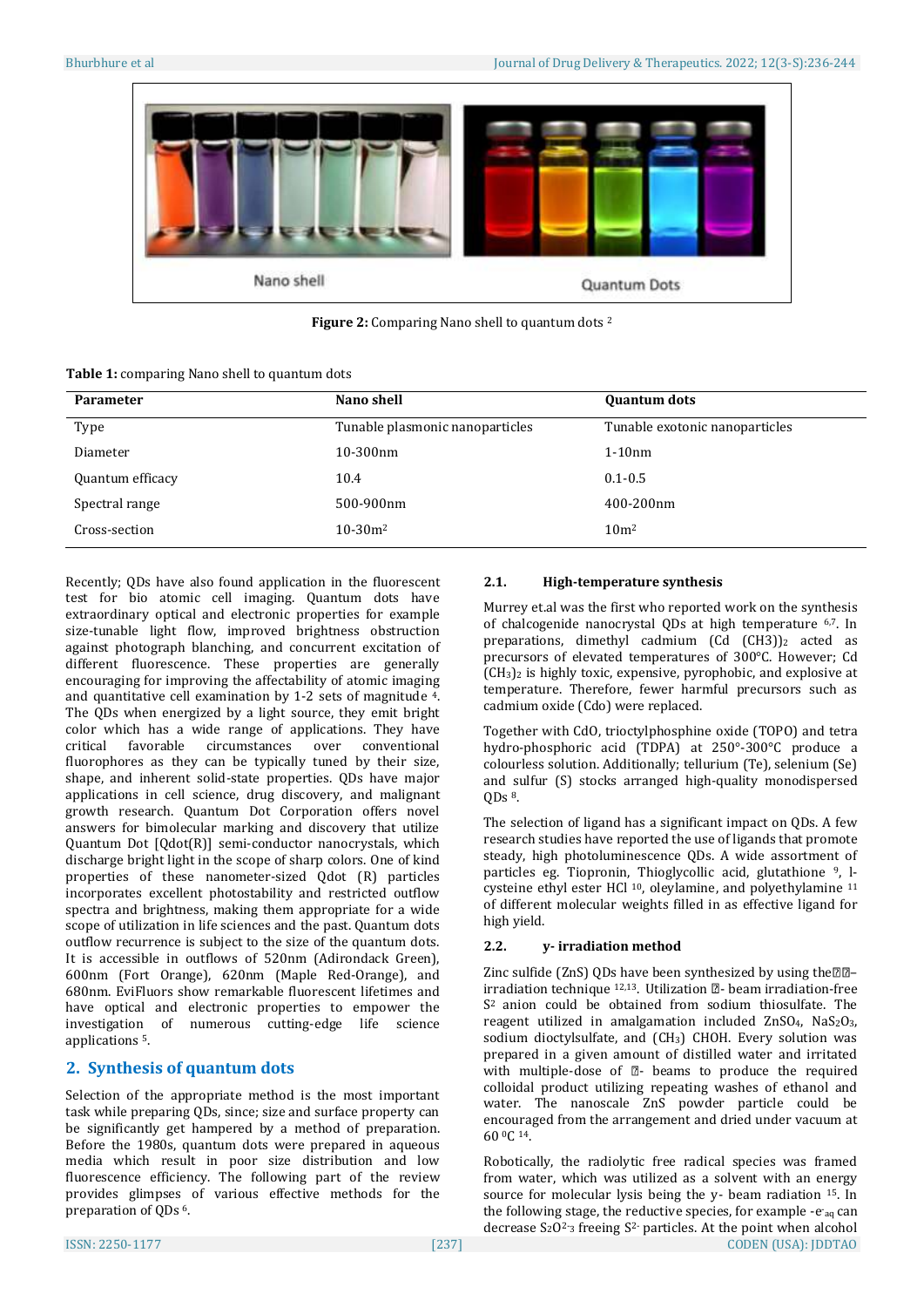is added to the system, it expects the job of hydroxyl radical's scavenger, wiping up the free radicals and forming less reactive molecules. A basic point is that a reduced idea of the solution has a positive effect on the yield of  $S<sup>2</sup>$  which is obtained during the real synthesis of ZnS occurred by continuous ionic attraction,  $S^2$  anion bonding, and  $Zn^{2+}$  cation. This structured the crystalline seed, which is then ensured by the surfactant. Thus, preventing the crystal from developing to an unwanted size. Note that the size and size distribution of quantum dots is much more dependent on the y-ray dose absorption, surfactant concentration, and  $Na<sub>2</sub>S<sub>2</sub>O<sub>3</sub>$ concentration.

# **2.3. Polyol method**

It is a very useful method to prepare quantum dots nanoparticles. Polyol means a compound with contains multiple hydroxyl functional groups. Faldmann and melzmacher (2001) consolidated diethylene glycol and acetic acid derivation of the applicable metals Zn and Cd mixed with thiourea in 10% excess. The acetic acid mixture was separately prepared to synthesize the applicable nanoparticles would at the point be warned or heated at 180°C for 2 hours 16.

A remarkable advantage of the manufactured procedure is that colloidal nanoparticles remained in a suspended state in diethylene glycol for a few days after decreasing the response temperature to ambient conditions. In this suspension state with practically no agglomeration as affirmed by x-ray powder diffraction and TEM- transmission electron microscopy. A double recrystallization step in ethanol followed by further centrifugation could be utilized, offering monodispersed crystalline particles. Since polyol is a regularly low-weight molecule, it may go about as powerless stabilizers and can be expelled from particle surfaces under certain trial conditions <sup>17</sup>. On the other hand, while getting ready nanoparticles of Nobel metal, the metal precursors would need to be warmed in alcohol with a boiling point above 200°C instead of just 1800C. The alcohol decreases the metal particle's framing, which would then be able to be integrated into sulfide or selenide nanoparticles 18. The subsequent diameter of particles chiefly relies upon the focus of the precursor's metal, the temperature warmed to, and the term of warming. In any case, the solubility of metal sulfides assumes a key job. If the solubility of metal is moderately low, at that point the particles are little as would be the instance of HgSn for instance. Since high temperatures are applied, very much crystallinity materials can be realized considering the significance of crystallinity to a few materials properties (e.g. magnetism, color, luminescence, electrical conductivity). An extra preferred position of the polyol process is that the chelation of strong cores by polyol limits particle growth and prevents agglomeration 17. Similarly, bigger quantum dots would be synthesized if the metal that was utilized in the process was generally increasingly soluble in the polyol, similar to CdS and ZnS for instance 19.

The polyol procedure synthesis particles within the range of 30-100 nm or bigger which by specialized definition outlined in this review would not be bound and henceforth not QDs. At the point when the normal particle measurements are bigger than that of exciton distance across, the bandgap with energies that agree with that of mass material is created. The polyol technique is a fascinating synthesis, through which, enhancement of parameters particularly metal over little monodispersed nanoparticles for biological use.

# **2.4. Sol-gel method**

ISSN: 2250-1177 [238] CODEN (USA): JDDTAO The sol-gel process is an exceptionally straightforward and modest method for the development of a wide range of materials that have various applications; for instance, silica for

#### Bhurbhure et al Journal of Drug Delivery & Therapeutics. 2022; 12(3-S):236-244

separation in chromatography 20. A solution containing the material of interest (which for this situation are Cd and Se) is developed at low temperature to frame a wet gel, which can be enhanced to shifting degrees of densities through warm strengthening (heat treatment that adjusts the microstructured and properties of a material or compound). The sol-gel procedure would then be able to yield CdSe quantum dots extending in the size from 4 to 20nm. A sol-gel process by adding trimethyoxychlorosilane to a blended arrangement of (TOMS) trimethoxyorthosilane of n-propanol.

This was thrilled by hydrolysis with deionized water to produce the precursor for the silica matrix. Synthesis of the Se- containing sol was performed by dissolving selenium dioxide (SeO2) in a 50:50 glycerol: monomethoxy ethanol blend. The Se sol created was then diluted in n- propanol and added to the silica network answer for inferring  $SeO<sub>2</sub>$  in a silica framework.

The Cd- containing sol was set up along these lines to selenium dioxide however with the utilization of cadmium acetic acid derivation instead (CdAc). CdSe QDs films were at the last created by submerging the  $SeO<sub>2</sub>$  silica matrix into the Cdcontaining sol or arrangement 21. Thermal annealing at a point resulted in a particular period. The tempering procedure achieves the arrangement of the CdSe QDs by sublimation of SeO<sup>2</sup> in the matrix to respond with cadmium acetic acid derivation. The temperature utilized and the span of the tempering procedure likewise affected the size and properties of the CdSe were framed. For example, 4nm normal molecule size was synthesized by annealing for 1.5 hours at 400°C while a test or sample with 6nm molecule size was obtained after 2 hour annealing <sup>21</sup>. It is felt that this procedure can be enhanced for the planning of Ag, Zn, and Cu quantum dots. Hence; this may give a modest, quick, and productive technique to combine little quantum dots of monodispersed size and shape as these are fundamental objectives of any sufficient proficient QDs engineered process.

# **2.5. Core-shell QDs**

An exceptionally alluring blend process is the core-shell type composite QDs creation because of the incredible photostability (opening restriction in the center), electronic openness (electron spreading into the shell), and the acquired high QYs acquired. These alleged type II QDs comprise a CdTe center with CdSe or ZnS shell. Overcoating Nano crystallites, for example, CdSe, with higher bandgap inorganic material (ZnS) has seemed to improve the photoluminescence QYs by passivating surface nonradiative recombination sites. The surfaces of the nanocrystals are comprised of particles that are not completely composed and subsequently they go about as imperfections except if passivated. Particles passivated with inorganic shell structures are more heard than naturally passivated dots and yield a powerful precious crystal lattice that can be treated as a substance reagent to develop progressively complex structures, for example, bioconjugated QDs. <sup>22</sup> Peng et al. (1997) reported the union of epitaxially developed, wurtzite CdSe–CdS center shell nanocrystals. A wides cope of center and shell sizes synthesized give tunability of band edge radiance and high QYs (>50%) at room temperature. In this QDs framework, the openings are bound profoundly, while the electrons are delocalized as an outcome of the comparable electron affinities of the center and shell 23. In this manner, the nanocrystals are very steady about photooxidation, which requires a gap caught at the surface.

At first, bis-trimethyl silane sulfide (TMS)2S was included in a solution Cd (CH<sup>3</sup> )<sup>2</sup> broken down in tributylphosphine (TBP) to set up a stock arrangement of 1.0:2.1 cadmium: sulfur proportion. Further to this procedure, TOPO-topped CdSe nanocrystals were blended in with anhydrous pyridine. At this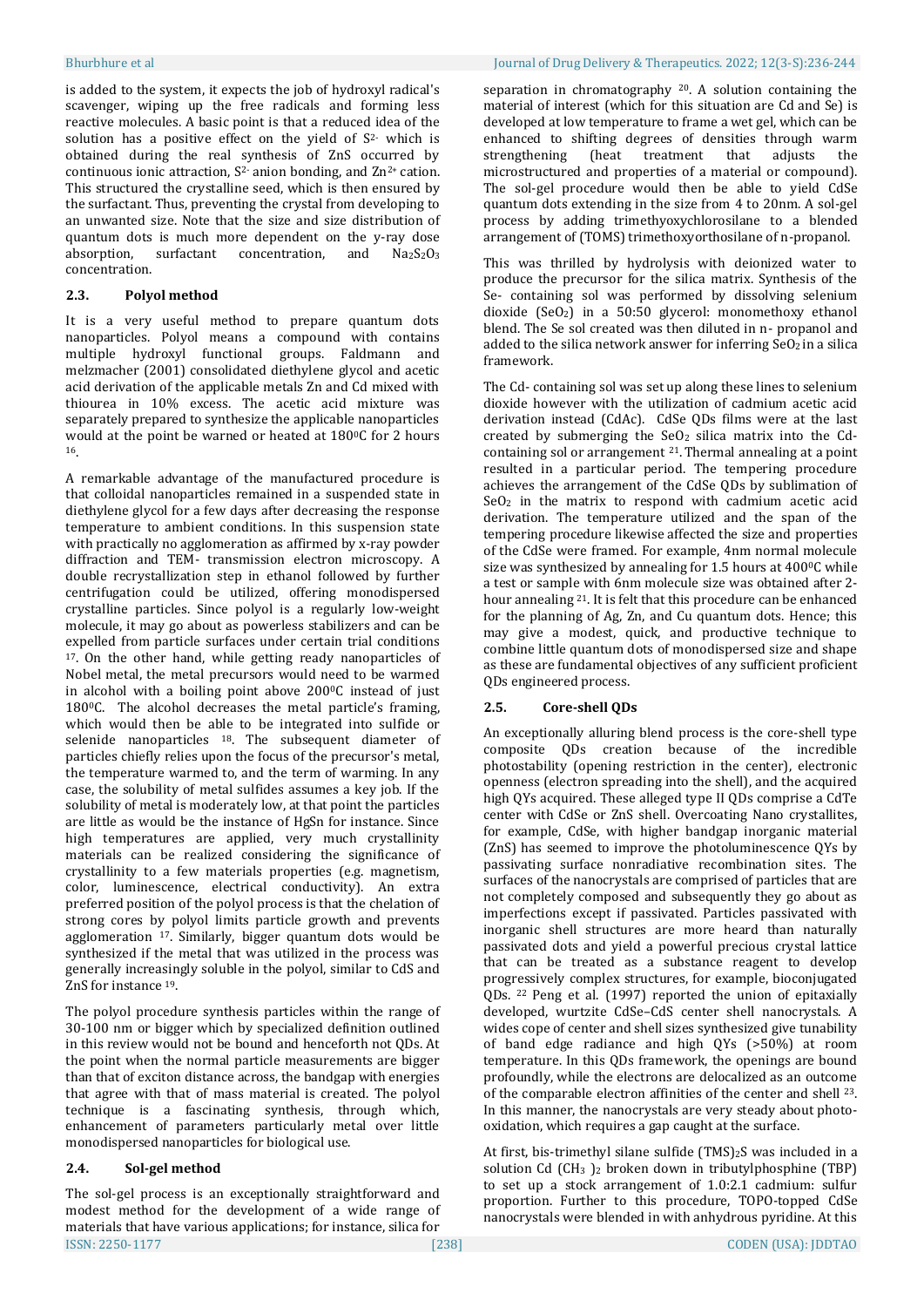progression, pyridine could expel TOPO from CdSe nanocrystals without influencing the nanocrystal structure. Pyridine displaces TOPO and structures a powerless attach to surface Cd particles of CdSe nanocrystals. To this arrangement, amounts of diluted stock (1:3 volume proportion of stock: TBP) were added dropwise to the response arrangement at 100°C and evacuated aliquots were recorded through UV retention estimations after every CdS expansion. The conditions forestall center disintegration what's more, CdS-just nanocrystal arrangement during shell development. The response was finished by halting the CdS expansion and evacuating the warming.

The acquired QDs had a shell thickness of center shell nanocrystals with centers of 23, 34, and 39 Å measurements while the shell thickness was 7 Å. The last attainable shell thickness was constrained by the dissolvability of the center shell nanocrystals; then the response must be halted before the arrangement got turbid because of the expanded van der Waals interaction between nanocrystals.

Likewise, Dabbousi et al. (1997) integrated (CdSe) ZnS center shell QDs in a two-advance procedure. Monodisperse CdSe QDs going from 23 to 55 Å in width were integrated through the pyrolysis of the organometallic precursors, dimethyl cadmium, and trioctylphosphine selenide, in an organizing dissolvable, TOPO, at temperatures going from 340 to 360°C while the at first framed little  $(d=23 \text{ Å})$  spots were developed somewhere in the range of 290 and 300°C <sup>24</sup>.

For the ZnS particles, diethyl zinc  $(ZnEt<sub>2</sub>)$  and hexamethyldisilathiane ((TMS)2S) were utilized as the Zn and S antecedents. The response flask containing CdSe dots scattered in TOPO, what's more, TOP was warmed under N2. The ZnS precursors were at that point included at 140°C for 23 Å distance across dots to 220°C for 55 Å breadth specks. After the expansion was finished, the blend was cooled to 90°C and left mixing for a few hours.

Temperature and solution conc. of the ZnS, precursors were seen as the basic boundaries of the overcoated dots. At higher temperatures, the CdSe seeds start to develop using Ostwald ripening, and their size distribution breaks down, prompting more extensive unearthly line widths. The slow expansion of the precursors at low concentrations guarantees that a large portion of the ZnS pushes heterogeneously onto existing CdSe cores of experiencing homogeneous nucleation.

The incorporated core-shell QDs had comparable CdSe centers with differing ZnS shell thickness of 0.65, 1.3, 2.6, and 5.3 monolayers. For 1.3 monolayer, it was discovered that the QY begins at 15% for the uncovered TOPO-topped CdSe dots and increments with the expansion of ZnS, moving toward a most extreme estimation of the half. At higher inclusion, the QY starts to diminish consistently until it arrives at an estimation of 30% at around five monolayer inclusions. Passivation with thicker ZnS shells prompted a decrease in the photoluminescence PL QY. TEM examination on the higher inclusion ZnS-over coated dots uncovers somewhat nonuniform development of the ZnS shell. Another chance is that the development starts with an enormous thickness of nucleation sites delivering many, little island-like bunches of ZnS. These islands at that point mix as the thickness of the shell increments to shape a persistent film on the CdSe surface, with a structure that has loose at the external limit to that bulk ZnS. In this manner, the development of grain limits as the islands blend could be the beginning of nonradiative recombination destinations. In the two cases, particles with exceptionally high ZnS inclusion would introduce diminished PL yields 25, 26.

#### **2.6. Surface modification**

QDs arranged in organic or aqueous solvents are normally unmodified and, in this way, inadmissible for organic applications. The achievability of QDs as organic apparatuses relies upon their photophysical and physicochemical properties <sup>26</sup>. In a word, emission frequency, quantum, yield, photostability, water solvency, oxidation stability, molecule diameter, and surface functional groups are a couple of properties that assume a key job in QDs biological execution.

QDs prepared straightforwardly in aqueous solutions are water-solvent yet present disadvantages, for example, molecule monodispersity, crystallinity, dependability, and fluorescent stability. Interestingly, organically blended QDs show amazingly hydrophobic surfaces. Two primary methodologies have been created to accomplish solvent QDs in fluid media. The first is a ligand-exchange strategy where the remaining surface ligands from the blending procedure are supplanted and the last is the ligand-capping (or encapsulation) where the leftover ligands are topped with amphiphilic molecules.

One of the most widely recognized ways to deal with evacuating the hydrophobic TOPO ligand is the connection of thiolated polyethylene glycol (PEG) polymers <sup>27</sup>. The primary advantage of the thiolated PEGs is the decreased mono-explicit authority in different cell lines <sup>28</sup>. Not withstanding, ligands, for example, mercapto acetic corrosive and (3mercaptopropyl) trimethoxysilane have been appended on QDs surfaces <sup>29</sup> through the current thiol gatherings. Significant weaknesses of these methodologies are the diminished photoluminescence intensity, the thiols short-term stability, and the propensity to total and encourage in organic media.

The ligand-topping system shows up increasingly appropriate to defeat the above weaknesses by executing amphiphilic polymers. The guideline is to keep up the leftover surface ligands through hydrophobic communications between the lipophilic polymeric part and the aliphatic chain of the ligand. Subsequently, the polymer at last covers or encapsulates the QD building a defensive polymeric layer. A wide assortment of molecules has filled in as topping operators including di-or triblock copolymers, for example, polyacrylic corrosive 30, PEG-determined phospholipids 31, oligomeric phosphine, and amphiphilic poly (maleic anhydride-alt-1-tetradecane) 32. A fascinating methodology was the union of a di-block copolymer, octylamine-adjusted poly (acrylic) corrosive <sup>33</sup> utilized for CdSe–ZnS topping, after QDs conjugation.

# **3. Characterization**

QDs are characterised for size, optical phenomenon and structure. The size and structure of quantum dots can be studied by scanning transmission electron microscopy (STEM), X-beam fluorescence, and X-beam diffraction <sup>34</sup>. The optical characterization of QDs is evaluated by UV–Visible and photoluminescence spectroscopy. The size of QDs is commonly determined by scanning electron microscopy (SEM), transmission electron microscopy (TEM), and dynamic light dispersing (DLS). Further results can be supported by using photoluminescence, photoluminescence excitation and Raman scattering spectroscopy 35. For observing the size of epitaxially arranged QDs, strategies like TEM, atomic force microscopy (AFM), scanning tunneling microscopy, and magneto-tunneling experiments are suggested 36-39. The different characterization techniques are listed in **Table 2** <sup>40</sup>.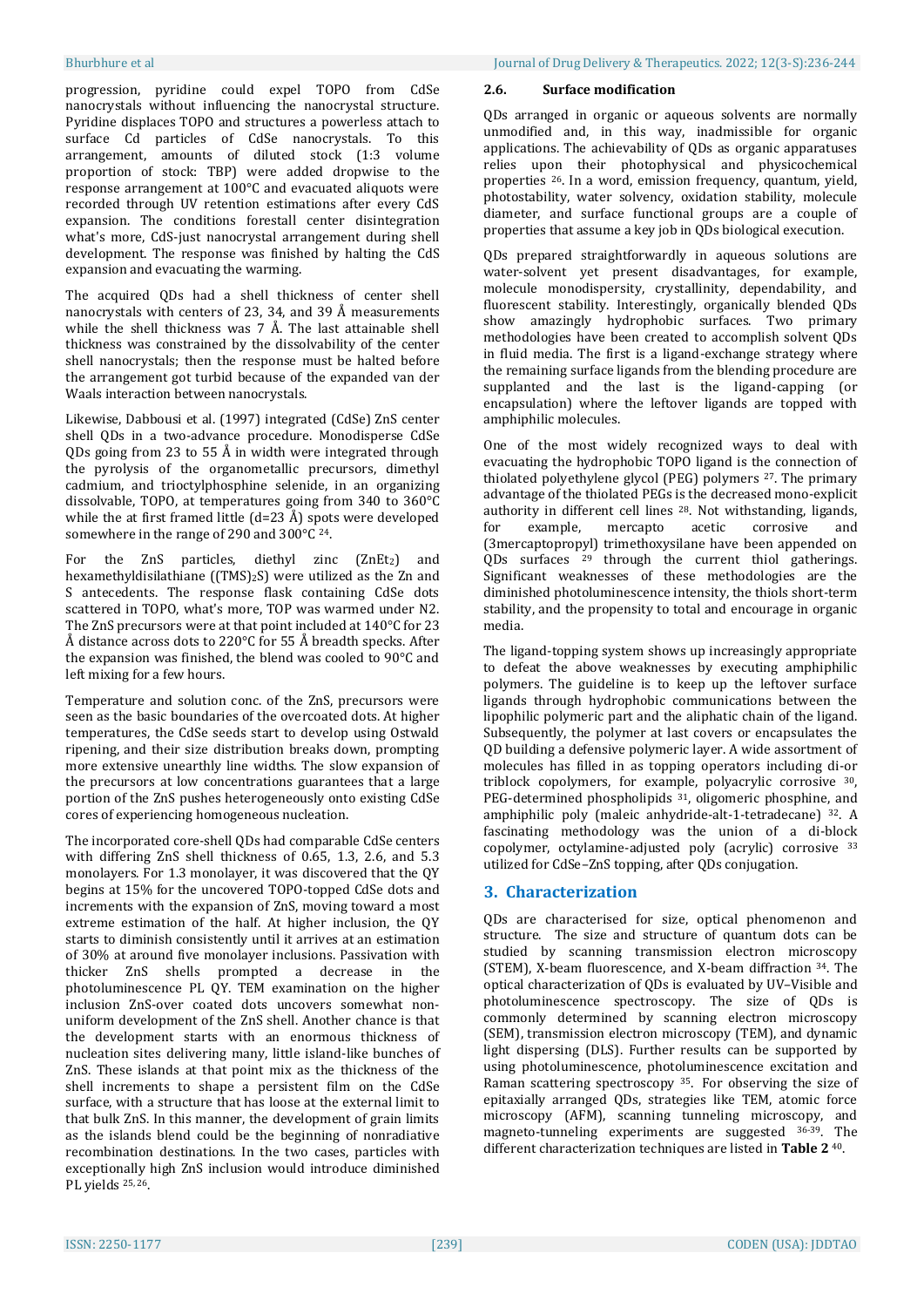#### **Table 2:** Methods for characterization of quantum dots <sup>40</sup>

| Sr.no | <b>Techniques</b>             | examples                                                                              |  |
|-------|-------------------------------|---------------------------------------------------------------------------------------|--|
| 1     | Microscopy                    | Transmission electron microscopy Scanning electron microscopy atomic force microscopy |  |
| 2     | Scattering techniques         | Small-angle neutron scattering Laser light scattering                                 |  |
| 3     | Spectroscopy techniques       | Nuclear magnetic resonance                                                            |  |
|       |                               | Ultra-violet-visible                                                                  |  |
|       |                               | Infra-red and Raman spectroscopy                                                      |  |
|       |                               | X-ray diffraction                                                                     |  |
|       |                               | Mass spectrometry                                                                     |  |
| 4     | Electrical techniques         | Electrophoresis                                                                       |  |
|       |                               | Electrochemistry                                                                      |  |
| 5     | Rheology, physical properties | Differential scanning calorimetry Dielectric spectroscopy                             |  |

# **4. QDs with explored medical applications**

#### **4.1. Quantum dots -As diagnostics in clinical applications**

The most significant expected utilization of Quantum specks (QDs) is for malignant growth analysis. Luminescent and stable QD bioconjugates empower the perception of malignant growth cells in living creatures. QDs can be joined with fluorescence microscopy to follow cells at high goals in living creatures. QDs have been covered with a polyacrylate top and covalently connected to antibodies for immunofluorescent marking of bosom malignant growth marker Her2 sugar exemplified QDs with noticeable luminescent properties are valuable for imaging of malignant growth. Another utilization of QDs is for viral determination. Fast and delicate analysis of Respiratory Syncytial Virus (RSV) is significant for contamination control and advancement of antiviral medications. Counteracting agent conjugated nanoparticles quickly and delicately distinguishes RSV and gauge relative levels of surface protein articulation. A significant advancement is the utilization of double shading QDs or fluorescence vitality move Nano beads that can be at the same time energized with a solitary light source. A QD framework can distinguish the nearness of particles of the RSV very quickly. Highly sensitive is the added advantage associated with it. At the point when an RSV infection taints lung cells, it leaves some portion of its jacket containing F and G proteins on the cell's surface. QDs have been connected to antibodies keyed to structures one of a kind to the RSV coat. Thus, when QDs interact with either popular particles or tainted cells they adhere to their surface 41,42.

# **4.2. In-vivo imaging with quantum dots**

Non-focused close to infrared emanating quantum dab center T2-MP EviTags were tried in tumor-bearing mice. An optical picture was obtained after intravenous infusion of 100pmol of T2-MP EviTags (left) or physiological support as a control (directly) into the tail vein of tumor-bearing mice. In these primary experiments, T2-MP EviTags were demonstrated to be fit for producing a sensible sign-to-noise image when contrasted with the control. Further, the biodistribution design as decided from the optical picture shows great leeway for the non-focused T2-MP EviTags through the lymphatics, kidneys, and bladder. No uptake in the tumor was observed, proposing the following round of imaging to be finished with tumor focused on T2-MP EviTags will have a negligible foundation signal inside the tumor. The improvement of T2- MP EviTags as non-obtrusive optical atomic imaging tests will greatly affect the early detection, diagnosis, and treatment

observing of malignant growth. The accompanying picture shows the capacity of InGaP EviTags quantum dots to be imaged in-vivo after subcutaneous infusion into a mouse liver and tumor 43,44.

# **4.3. Immunoassay**

An immunoassay readout strategy is dependent on fluorescent imaging examination with laser confocal scanning. The ZnScovered CdSe quantum spots (ZnS/CdSe QDs) were connected to the detection antibody. Immunoassay was completed on a glass chip utilizing a sandwich test approach, where an antibody covalently bound to a glass chip was permitted to catch antigen uniquely. A while later, the detection antibody named QD was permitted to tie specifically to the caught antigen. The fluorescent signs of the sandwich conjugate were identified by a laser confocal scanner. A diode laser was utilized to energize proficiently the fluorescent signals while bovine serum egg whites were utilized to kill restricting sites. The explicitness of the QDs-named immunoglobulin (IgG) was tried by a trial utilizing goat IgG and human IgG tests. The outcome was consisting of the binding specificity in a sandwich-type assay <sup>45</sup>.

# **4.4. Pharmaceutical field**

The pharmaceutical field has reported more profound applications of nanoparticles. In the field of analysis, attractive reverberation imaging is one of the first and up to now the most evolved use of metallic particles. Additionally; colloidal gold and fluorescent nanocrystals have been used in clinical imaging. Concerning restorative applications, the possibility of metal nanoparticles to help to satisfy the need for the existence-controlled arrival of the drugs has been intuited for a long time 46, 47.

#### **4.5. Plasmid DNA with semiconductor quantum dots**

Semiconductor nanocrystal quantum dots (QDs) permit long term imaging in the cell condition with high photograph soundness. QD bio labeling strategies have recently been created for labeling proteins and peptides as oligonucleotides. In this commitment, QD decorated plasmid DNA was used for the first time for long term intracellular and intranuclear following investigations. Conjugation of plasmid DNA with phospholipid-covered QDs was practiced utilizing a peptide nucleic corrosive (PNA) #8211; Nsuccinimidyl-3-(2 pyridylthio) propionate linker. Gel electrophoresis and confocal and nuclear power microscopy (AFM) were utilized to confirm the structure of QD#8211; DNA conjugates. AFM imaging likewise uncovered that different QDs were joined in a group at the PNA-receptive site of the plasmid DNA. These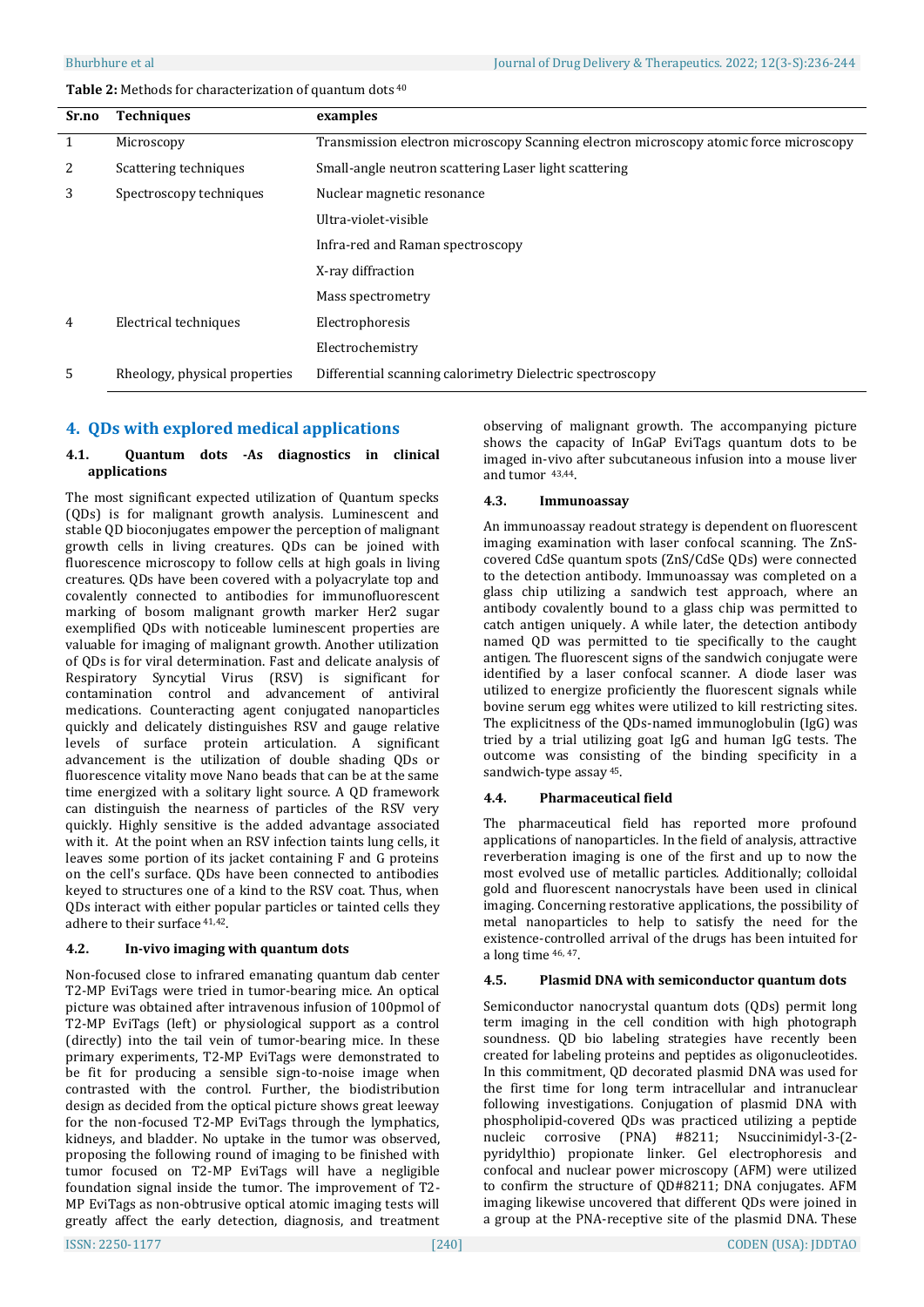QD#8211; DNA conjugates were equipped for communicating the receptor protein, and improved green fluorescent protein, following transfection in Chinese hamster ovary (CHO-K1) cells with effectiveness of ca. 62%, which was similar to the control (unconjugated) plasmid DNA. [41] Quantum dots offer numerous specialized points of interest over conventional fluorescent colors and newer DNA chip advances, which are ordinarily used to recognize and track organic atoms. They are more brilliant and simpler to envision than natural colors. They are additionally increasingly adaptable and yield quicker outcomes than other current innovations, for example, DNA chips. Notwithstanding their value in distinguishing also, following particles in fundamental biomedical examinations, quantum specks guarantee quicker, progressively adaptable, and less expensive tests for on-the-spot clinical examinations, for example, screening for illicit medications and diagnosing conditions running from HIV contamination to allergies <sup>48</sup>.

# **4.6. Bimodal molecular imaging**

Quantum dots along with water-dissolvable and paramagnetic micellular covering can be used as a molecular imaging test for both fluorescence microscopy and MRI. The quantum dots protect their optical properties and have an exceptionally high relaxivity. Ligands can be coupled to these QDs using maleimide or other utilitarian gatherings 49-51.

#### **4.7. Quantum dots for brain tumor diagnosis**

The intraoperative analysis of cerebrum tumors and the opportune assessment of biomarkers that can manage treatment are obstructed by the scarcity of fast adjunctive investigations. This investigation assesses the plausibility and specificity of utilizing quantum dots name antibodies for the fast representation of epidermal growth factor receptor (EGFR) articulation in human mind tumor cells and carefully solidified segment slides of glioma tissue. Streptavidincovered quantum dots (QDs) were conjugated to anti - EGFR antibodies and hatched with target refined tumor cells and tissues. The tests were directed first in human glioma tumor cell lines with raised degrees of EGFR articulation (SKMG-3, U87) and afterward in solidified tissue segments of glioblastoma diverse and of oligo dendroglioma.

The bioconjugated QDs utilized in the examination were found to tie specifically to cerebrum tumor cells communicating EGFR. QD buildings rapidly to the cell layer (under 15min), and restricting was profoundly explicit and relied upon the articulation level of EGFR on the cell film. Tissue tests demonstrated that solitary tumor examples communicating EGFR were named in less than 30 min by QD buildings. These discoveries show that QD-named antibodies can give a fast and precise technique for characterizing the presence or nonappearance of a particular prescient biomarker <sup>52</sup>.

The multiphoton microscopy procedures and transgenic mice communicated green fluorescent protein and consolidated them with the utilization of quantum dots arrangements. That shows fluorescent semiconductor nanocrystals can be tweaked to simultaneously picture and separate tumor vessels from both the perivascular cells and the grid. Besides, it is used to quantify the capacity of particles of various sizes to get to the tumor and it has effectively observed the enrolment of quantum dot#8722; named bone marrow#8722; determined forerunner cells to the tumor vasculature. These models show the flexibility of quantum dots for examining tumors 53,54.

#### **4.8. Evaluating multiple biomarkers**

Quantum specks connected to natural molecules, for example, antibodies, have demonstrated guarantee as another apparatus for recognizing and evaluating a wide assortment of malignancy-related particles. Since quantum dots arrive in an

assortment of hues, it is conceivable to utilize exceptionally shaded quantum dots for each biomarker being tested. Multiplexed imaging and computer-aided investigation of the subsequent fluorescence transmitted by the quantum dots at that point give quantitative outcomes to each biomarker 55,56.

#### **4.9. Quantum dots in cancer research**

Utilizing prostate malignancy examples, the bioconjugated quantum dots are viable at the same time while recognizing various sub-atomic biomarkers in disease tissue. The innovation is a variety of immunohistochemistry, the research facility recoloring process generally utilized by pathologists to distinguish proteins in a tissue segment from a malignant growth understanding. Bio conjugated quantum dots are assortments of variously estimated nanoparticles implanted in small dots made of polymer material. In a procedure called "multiplexing," they can be finely tuned to a heap of luminescent colors that can label a large number of various protein biomarkers or genetic groupings in cells or tissues. Semiconductor quantum dots (QDs) are nanometre-scale, light-emitting particles with one of kind optical and electronic properties, for example, size-tunable light outflow, improved signal brightness, upgraded stability of the fluorescent signal, and the capacity to at the same time energize different fluorescent color. These properties are generally encouraging for improving the affectability of molecular imaging and quantitative cell investigation by 1 to 2 significant degrees. Nie et al., previously revealed that it is attainable to at the same time target and picture prostate tumors in living animal models utilizing bio conjugated, prostate membrane antigenfocused on QDs. This new class of QD conjugate contains an amphiphilic triblock copolymer layer for in vivo insurance and numerous PEG particles for improved biocompatibility and course, making it profoundly steady and ready to create a brilliant signal. Another bit of leeway is that QD tests radiating at various frequencies can be utilized together for imaging and following different tumor markers all the while, possibly expanding the particularity and affectability of malignant growth recognition 57-59.

As of late, QDs creating NIRF signals have been created. NIRF light penetrates substantially more profoundly into tissues contrasted and obvious fluorescence and takes into account the discovery of signs inside animals, as a contrasted and noticeable fluorescent signal, which can just go through a few millimeters in the tissues. A fluorescence signal delivered by blood and tissues (autofluorescence), bringing about imaging significant preferred position of NIRF QDs is that their outflow is well past the ghostly scope of the with a high-sign tofoundation proportion. The Discovery of QD NIRF signals in sentinel lymph inside large animals progressively has been illustrated. In this manner, QDs are superb optical imaging Nanoprobes for assessing the explicitness of tumor focusing on ligands in vitro in tumor cells and in Vivo in creature tumor models. Sensitive continuous identification of tissue dispersion of focused QDs is likewise conceivable utilizing the NIRF optical imaging framework after systemic delivery. Be that as it may, since cadmium is the fundamental segment of most QDs, there is some worry over their possible potential toxicity, making the practicality of utilizing these QDs for future clinical application still undetermined <sup>60</sup>.

#### **4.10 Cancer therapy**

Photodynamic malignancy treatment is treatment in which disease cells are pulverized with the age of nuclear oxygen, which is cytotoxic. QDs are permeable nanoparticles that create nuclear oxygen and are taken up by malignancy cells, henceforth just disease cells are obliterated when presented to laser light 61. Shockingly, the rest of the molecules relocate to the skin and the eyes and make the patient exceptionally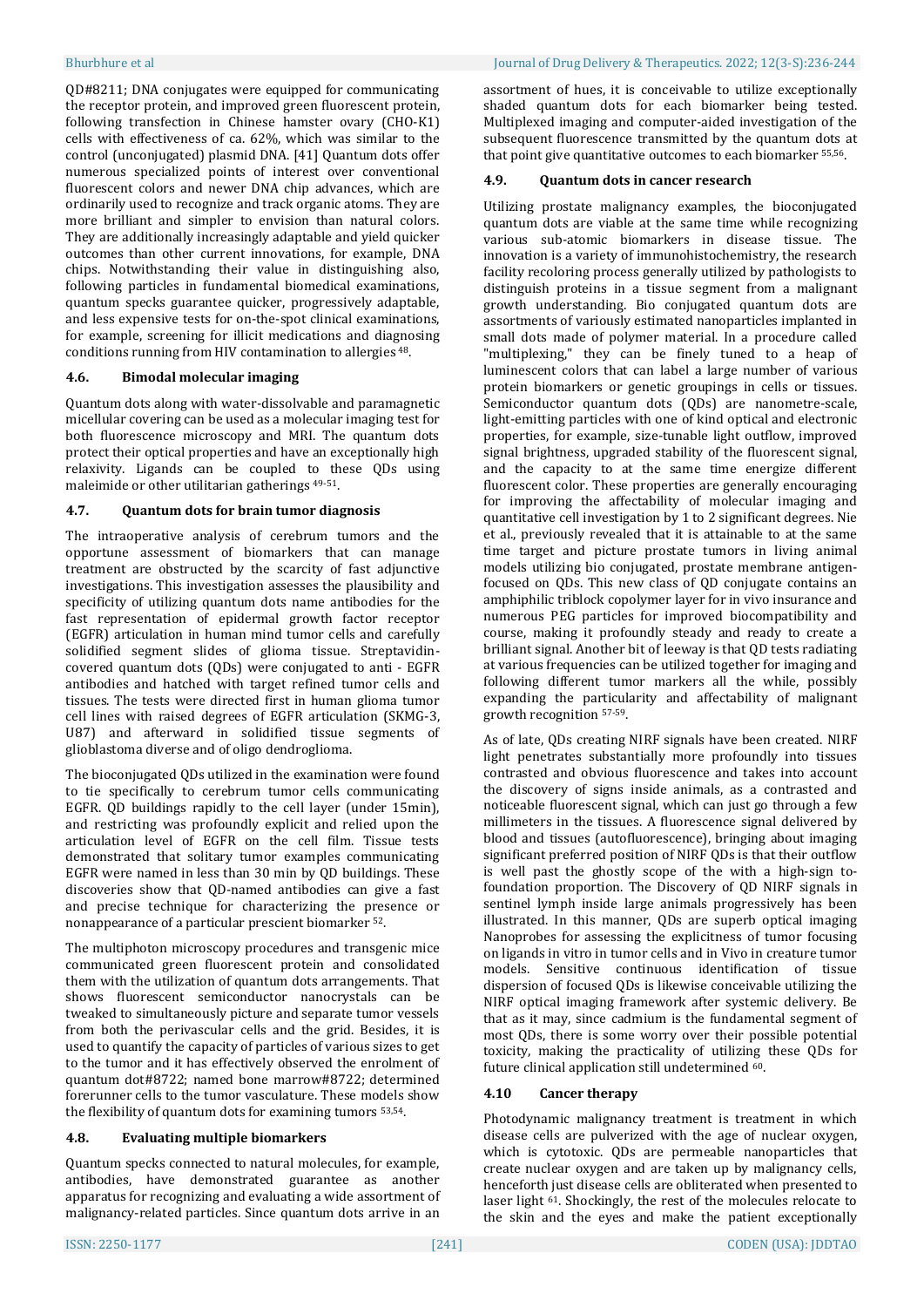delicate to sunlight introduction. This impact can keep going for as long as about a month and a half. To keep away from these reactions, the hydrophobic rendition of the color particle was encased inside permeable nanoparticles <sup>62</sup>. Dabbousi et al. have revealed that the color gets caught in ormosil (silicate) nanoparticles, in this manner bringing down the odds of a hole and spread to other body parts. Henceforth, the oxygengenerating capacity isn't influenced, and the pore size of around 1 nm uninhibitedly takes into account the outward diffusion of oxygen 63.

#### **4.11. Quantum dots as tags for drug carriers**

The examination of different medication Nanocarriers is a basic piece of the advancement of nanomedicine. The component of the conveyance of QD/drug plans to tumor cells is dictated by the structure and properties of the nanomaterials 64. The basic properties of QDs, which are maybe similarly as significant, have recently been acknowledged in research on drug delivery. In the first place, the size of QDs can be continuously tuned, from 2–10 nm, and particles littler than 5 nm are quickly cleared by renal filtration, Second, polymer encapsulation, all in all, raises the size to 5–20 nm in width <sup>65</sup>. As of late, Xu et al. (2003) characterized a novel procedure for high-throughput and multiplexed SNP (Single Nucleotide Polymorphisms) genotyping for utilizing the Qbead framework that utilizes quantum dots to encode microspheres utilized as a stage for multiplexed examines.

By blending of QDs with isolated emission frequencies and intensities, elite phantom standardized tags are framed that empower the elevated levels of multiplexing important for complex genetics 66-69. The second gathering of QD application in detectable drug delivery is progressively direct – labeling a customary medication transporter with QDs, which fill in as a photostable fluorescent reporter. An epic way to deal with the improvement of biocompatible Nano formulations that can target and treat human infections includes the usage of functionalized nanoparticles designed to carrier medications to the favored tissues or organs <sup>70</sup>. QDs have been labeled as both natural and inorganic medication transporters and possibly even microorganisms and infections have been utilized, with a blast of movement in the field of ODN and siRNA delivery.

# **5. Conclusion:**

Quantum Dots is one of the recently added advantages of nanosystems which have reported various profound applications in the context of the medicinal field. Quantum dots offer a multitude of optical and electronic properties that can work around natural limits inherent in traditional semiconductors. So, quantum dots are used by life science researchers to see genes, protein, nucleic acid, and very small molecules especially the new available unique ternary core material with a molecular plate shell. Also, they are used in many more molecular disease diagnosis, intracellular imaging, and intracellular tagging as photosensitizers for the treatment of cancer, biotechnology, bioassays and to develop advanced quantum dot-based ant counter feting materials. Quantum dots also act as a carrier for targeting drug delivery in cancer or other therapy. Therefore; QDs can be considered as the hope for upcoming biological complications.

# **Funding**

The work is not supported by any funding agency/institution.

#### **Conflict of interest**

The authors declare no potential conflict of interest.

#### **References:**

- 1. Dey NS, Rao MB. Quantum dot: Novel carrier for drug delivery. Int. J. Res. Pharm. Biomed. Sci. 2011; 2(2):448-58.
- Jain S, Shukla K, Jain V, Saraf S, Saraf S. Nanoparticles: emerging carriers for delivery of bioactive agents. Pharma Times. 2007; 39(1):30-5.
- 3. Murray C, Norris DJ, Bawendi MG. Synthesis and characterization of nearly monodisperse CdE (E= sulfur, selenium, tellurium) semiconductor nanocrystallites. Journal of the American Chemical Society.1993; 115(19):8706-15. <https://doi.org/10.1021/ja00072a025>
- 4. Johuson RC. Scientists active neurons with quantum dots. EE times PM EST. 2001; 5:24-8.
- 5. Ambhore JP, Chaudhari SR, Cheke RS, Kharkar PS. A Concise Analytical Profile of Efavirenz: Analytical Methodologies. Critical Reviews in Analytical Chemistry. 2021; 27:1-0. <https://doi.org/10.1080/10408347.2021.1895711>
- 6. Murray CB, Kagan CR, Bawendi MG. Synthesis and characterization of monodisperse nanocrystals and close-packed nanocrystal assemblies. Annual review of materials science. 2000; 30(1):545-610[. https://doi.org/10.1146/annurev.matsci.30.1.545](https://doi.org/10.1146/annurev.matsci.30.1.545)
- 7. Peng ZA, Peng X. Formation of high-quality CdTe, CdSe, and CdS nanocrystals using CdO as precursor. Journal of the American Chemical Society. 2001; 123(1):183-4. <https://doi.org/10.1021/ja003633m>
- 8. Liu YF, Yu JS. Selective synthesis of CdTe and high luminescence CdTe/CdS quantum dots: the effect of ligands. Journal of Colloid and Interface Science. 2009 May 15; 333(2):690-8. <https://doi.org/10.1016/j.jcis.2009.01.008>
- 9. Oluwafemi SO, Revaprasadu N, Ramirez AJ. A novel one-pot route for the synthesis of water-soluble cadmium selenide nanoparticles. Journal of Crystal Growth. 2008 Jun 15; 310(13):3230-4. <https://doi.org/10.1016/j.jcrysgro.2008.03.032>
- 10. Kim DJ, Lee JH, Yu JW, Kim EJ, Koo KK. Low temperature nonalkylphosphine based synthesis of cadmium selenide nanocrystals. Colloids and Surfaces A: Physicochemical and Engineering Aspects. 2008; 313:211-5. <https://doi.org/10.1016/j.colsurfa.2007.04.096>
- 11. Mao J, Yao JN, Wang LN, Liu WS. Easily prepared high-quantumyield CdS quantum dots in water using hyperbranched polyethylenimine as modifier. Journal of colloid and interface<br>science. 2008 Mar 1: 319(1):353-6. science. 2008 Mar 1; 319(1):353-6. <https://doi.org/10.1016/j.jcis.2007.10.027>
- 12. Yin Y, Xu X, Ge X, Lu Y, Zhang Z. Synthesis and characterization of ZnS colloidal particles via γ-radiation. Radiation Physics and Chemistry. 1999; 55(3):353-6. [https://doi.org/10.1016/S0969-](https://doi.org/10.1016/S0969-806X(98)00334-X) [806X\(98\)00334-X](https://doi.org/10.1016/S0969-806X(98)00334-X)
- 13. Dunstan DE, Hagfeldt A, Almgren M, Siegbahn HO, Mukhtar E. Importance of surface reactions in the photochemistry of zinc sulfide colloids. Journal of physical chemistry. 1990 Aug; 94(17):6797-804. <https://doi.org/10.1021/j100380a048>
- 14. Yin Y, Xu X, Ge X, Lu Y, Zhang Z. Synthesis and characterization of ZnS colloidal particles via γ-radiation. Radiation Physics and Chemistry. 1999; 55(3):353-6. [https://doi.org/10.1016/S0969-](https://doi.org/10.1016/S0969-806X(98)00334-X) [806X\(98\)00334-X](https://doi.org/10.1016/S0969-806X(98)00334-X)
- 15. Mostafavi M, Delcourt MO, Belloni J. Kinetics of electron transfer to critical sized silver clusters complexed by polyacrylate. The Journal of imaging science and technology. 1994; 38(1):54-8.
- 16. Feldmann C, Metzmacher C. Polyol mediated synthesis of nanoscale MS particles (M= Zn, Cd, Hg). Journal of Materials Chemistry. 2001: 11(10):2603-6. <https://doi.org/10.1039/b103167h>
- 17. Feldmann C. Polyol-mediated synthesis of nanoscale functional materials. Solid State Sciences. 2005 Jul 1; 7(7):868-73. <https://doi.org/10.1016/j.solidstatesciences.2005.01.018>
- 18. Toneguzzo P, Viau G, Acher O, Guillet F, Bruneton E, Fievet-Vincent F, Fievet F. CoNi and FeCoNi fine particles prepared by the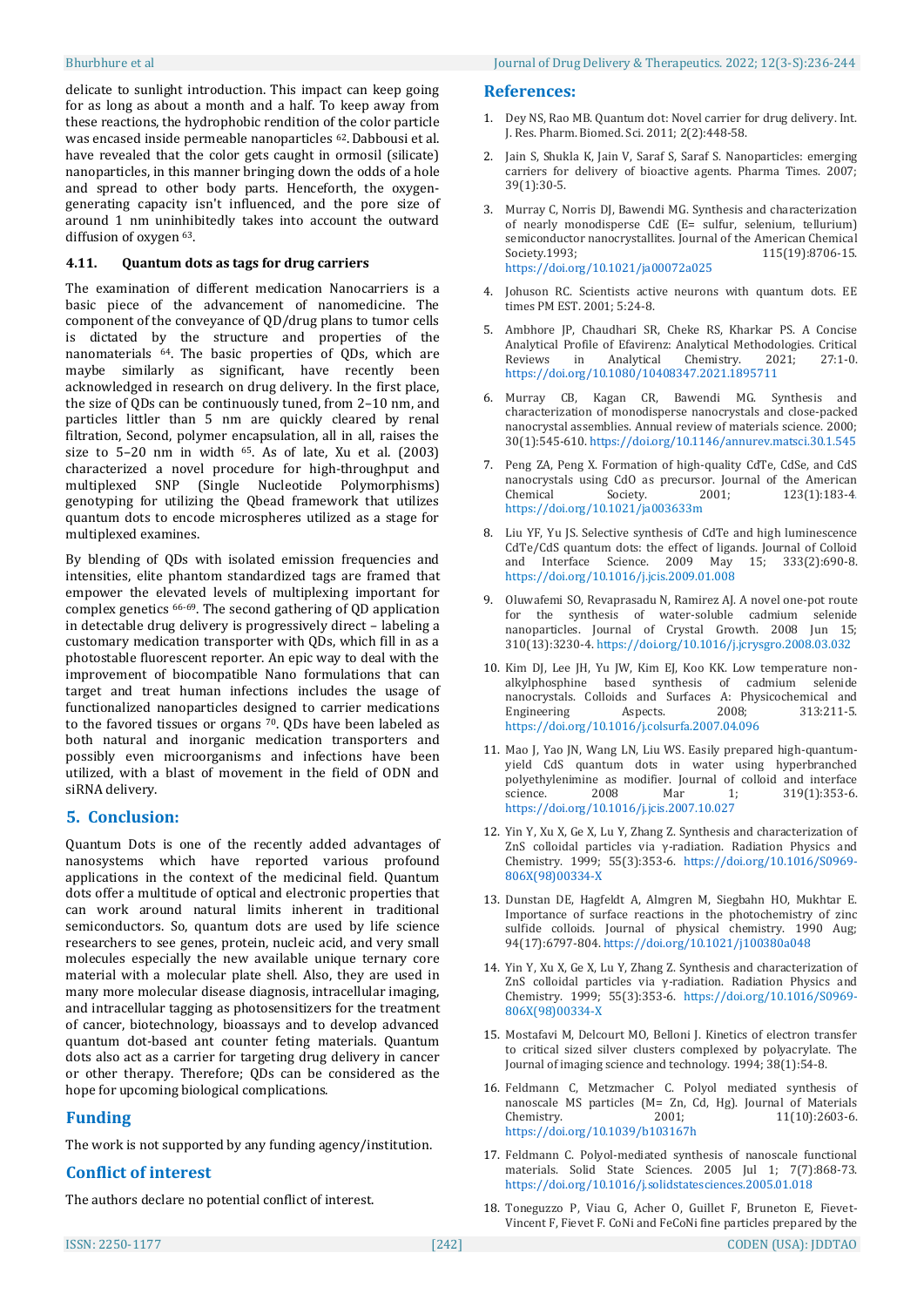polyol process: Physico-chemical characterization and dynamic magnetic properties. Journal of materials science. 2000 Aug; 35(15):3767-84. https://doi.org/10.1023/A:1004864927169

- 19. Hardman R. A toxicologic review of quantum dots: toxicity depends on physicochemical and environmental factors. Environmental health perspectives. 2006; 114(2):165-72. <https://doi.org/10.1289/ehp.8284>
- 20. Amiri A. Solid-phase microextraction-based sol–gel technique. TrAC Trends in Analytical Chemistry. 2016; 75:57-74. https://doi.org/10.1016/j.trac.2015.10.003
- 21. Lifshitz E, Dag I, Litvin I, Hodes G, Gorer S, Reisfeld R, Zelner M, Minti H. Optical properties of CdSe nanoparticle films prepared by chemical deposition and sol–gel methods. Chemical Physics Letters. 1998; 288(2-4):188-96. [https://doi.org/10.1016/S0009-](https://doi.org/10.1016/S0009-2614(98)00283-8) [2614\(98\)00283-8](https://doi.org/10.1016/S0009-2614(98)00283-8)
- 22. Gao X, Cui Y, Levenson RM, Chung LW, Nie S. In vivo cancer targeting and imaging with semiconductor quantum dots. Nature biotechnology. 2004; (8):969-76. <https://doi.org/10.1038/nbt994>
- 23. Peng X, Schlamp MC, Kadavanich AV, Alivisatos AP. Epitaxial growth of highly luminescent CdSe/CdS core/shell nanocrystals with photostability and electronic accessibility. Journal of the American Chemical Society. 1997; 119(30):7019-29. <https://doi.org/10.1021/ja970754m>
- 24. Dabbousi BO, Rodriguez-Viejo J, Mikulec FV, Heine JR, Mattoussi H, Ober R, Jensen KF, Bawendi MG. (CdSe) ZnS core− shell quantum dots: synthesis and characterization of a size series of highly luminescent nanocrystallites. The Journal of Physical Chemistry B. 1997; 101(46):9463-75. <https://doi.org/10.1021/jp971091y>
- 25. Neo MS, Venkatram N, Li GS, Chin WS, Ji W. Synthesis of PbS/CdS core− shell QDs and their nonlinear optical properties. The Journal of Physical Chemistry C. 2010; 114(42):18037-44. <https://doi.org/10.1021/jp104311j>
- 26. Peng H, Zhang L, Soeller C, Travas-Sejdic J. Preparation of watersoluble CdTe/CdS core/shell quantum dots with enhanced photostability. Journal of Luminescence. 2007; 127(2):721-6. <https://doi.org/10.1016/j.jlumin.2007.04.007>
- 27. Hezinger AF, Teßmar J, Göpferich A. Polymer coating of quantum dots–a powerful tool toward diagnostics and sensorics. European Journal of Pharmaceutics and Biopharmaceutics. 2008; 68(1):138- 52. <https://doi.org/10.1016/j.ejpb.2007.05.013>
- 28. Kang EC, Ogura A, Kataoka K, Nagasaki Y. Preparation of watersoluble PEGylated semiconductor nanocrystals. Chemistry letters. 2004;33(7):840-1. <https://doi.org/10.1246/cl.2004.840>
- 29. Bentzen EL, Tomlinson ID, Mason J, Gresch P, Warnement MR, Wright D, Sanders-Bush E, Blakely R, Rosenthal SJ. Surface modification to reduce nonspecific binding of quantum dots in live cell assays. Bioconjugate chemistry. 2005; 16(6):1488-94. <https://doi.org/10.1021/bc0502006>
- 30. Bruchez Jr M, Moronne M, Gin P, Weiss S, Alivisatos AP. Semiconductor nanocrystals as fluorescent biological labels. science. 1998; 281(5385):2013-6. <https://doi.org/10.1126/science.281.5385.2013>
- 31. Luccardini C, Tribet C, Vial F, Marchi-Artzner V, Dahan M. Size, charge, and interactions with giant lipid vesicles of quantum dots coated with an amphiphilic macromolecule. Langmuir. 2006; 22(5):2304-10. <https://doi.org/10.1021/la052704y>
- 32. Dubertret B, Skourides P, Norris DJ, Noireaux V, Brivanlou AH, Libchaber A. In vivo imaging of quantum dots encapsulated in phospholipid micelles. Science. 2002; 298(5599):1759-62. <https://doi.org/10.1126/science.1077194>
- 33. Kim DJ, Lee JH, Yu JW, Kim EJ, Koo KK. Low temperature nonalkylphosphine based synthesis of cadmium selenide nanocrystals. Colloids and Surfaces A: Physicochemical and Engineering Aspects. 2008; 313:211-5. Engineering Aspects. 2008; 313:211-5. <https://doi.org/10.1016/j.colsurfa.2007.04.096>
- ISSN: 2250-1177 [243] CODEN (USA): JDDTAO 34. Lipovskii A, Kolobkova E, Petrikov V, Kang I, Olkhovets A, Krauss T, Thomas M, Silcox J, Wise F, Shen Q, Kycia S. Synthesis and characterization of PbSe quantum dots in phosphate glass.

Applied physics letters. 1997; 71(23):3406-8. <https://doi.org/10.1063/1.120349>

- 35. Guzelian AA, Banin U, Kadavanich AV, Peng X, Alivisatos AP. Colloidal chemical synthesis and characterization of InAs nanocrystal quantum dots. Applied physics letters. 1996; 69(10):1432-4. <https://doi.org/10.1063/1.117605>
- 36. Rajh T, Micic OI, Nozik AJ. Synthesis and characterization of surface-modified colloidal cadmium telluride quantum dots. The Journal of Physical Chemistry. 1993; 97(46):11999-2003. <https://doi.org/10.1021/j100148a026>
- 37. Kuzyniak W, Adegoke O, Sekhosana K, D'Souza S, Tshangana SC, Hoffmann B, Ermilov EA, Nyokong T, Höpfner M. Synthesis and characterization of quantum dots designed for biomedical use. International Journal of Pharmaceutics. 2014; 466(1-2):382-9. <https://doi.org/10.1016/j.ijpharm.2014.03.037>
- 38. Drbohlavova J, Adam V, Kizek R, Hubalek J. Quantum dots characterization, preparation and usage in biological systems. International journal of molecular sciences. 2009; 10(2):656-73. <https://doi.org/10.3390/ijms10020656>
- 39. Mahamuni S, Borgohain K, Bendre BS, Leppert VJ, Risbud SH. Spectroscopic and structural characterization of electrochemically grown ZnO quantum dots. Journal of applied physics. 1999; 85(5):2861-5. <https://doi.org/10.1063/1.369049>
- 40. Bajwa N, Mehra NK, Jain K, Jain NK. Pharmaceutical and biomedical applications of quantum dots. Artificial cells, nanomedicine, and biotechnology. 2016; 44(3):758-68. <https://doi.org/10.3109/21691401.2015.1102740>
- 41. Pellegrino T, Manna L, Kudera S, Liedl T, Koktysh D, Rogach AL, Keller S, Rädler J, Natile G, Parak WJ. Hydrophobic nanocrystals coated with an amphiphilic polymer shell: a general route to water soluble nanocrystals. Nano letters. 2004; 4(4):703-7. <https://doi.org/10.1021/nl035172j>
- 42. Zhong X, Feng Y, Knoll W, Han M. Alloyed zn x cd1-x s nanocrystals with highly narrow luminescence spectral width. Journal of the American Chemical Society. 2003; 125(44):13559-63. <https://doi.org/10.1021/ja036683a>
- 43. Mukherjee A, Shim Y, Myong Song J. Quantum dot as probe for disease diagnosis and monitoring. Biotechnology journal. 2016; 11(1):31-42. <https://doi.org/10.1002/biot.201500219>
- 44. Sonvico F, Dubernet C, Colombo P, Couvreur P. Metallic colloid nanotechnology, applications in diagnosis and therapeutics. Current pharmaceutical design. 2005; 11(16):2091-105. <https://doi.org/10.2174/1381612054065738>
- 45. Wang C, Gao X, Su X. In vitro and in vivo imaging with quantum dots. Analytical and bioanalytical chemistry. 2010; 397(4):1397- 415. <https://doi.org/10.1007/s00216-010-3481-6>
- 46. Baoquan S, Xie W, Guangshun Y. Microminiaturied immunoassays using quantum dots as fluorescent label by laser confocal scanning fluorescence detection. Journal of Immunological Methods. 2001; 249:85. [https://doi.org/10.1016/S0022-1759\(00\)00331-8](https://doi.org/10.1016/S0022-1759(00)00331-8)
- 47. Firke S, Cheke R, Ugale V, Khadse S, Gagarani M, Bari S, Surana S. Rationale Design, Synthesis, and Pharmacological Evaluation of Isatin Analogues as Antiseizure Agents. Letters in Drug Design & Discovery. 2021 Nov 1; 18(12):1146-64. <https://doi.org/10.2174/1570180818666210804145014>
- 48. Srinivasan C, Lee J, Papadimitrakopoulos F, Silbart LK, Zhao M, Burgess DJ. Labeling and intracellular tracking of functionally active plasmid DNA with semiconductor quantum dots. Molecular Therapy. 2006; 14(2):192-201. <https://doi.org/10.1016/j.ymthe.2006.03.010>
- 49. Cheke RS, Shinde SD, Ambhore JP, Chaudhari SR, Bari SB. Quinazoline: An update on current status against convulsions. Journal of Molecular Structure. 2022; 1248:131384. <https://doi.org/10.1016/j.molstruc.2021.131384>
- 50. Mulder WJ, Koole R, Brandwijk RJ, Storm G, Chin PT, Strijkers GJ, de Mello Donegá C, Nicolay K, Griffioen AW. Quantum dots with a paramagnetic coating as a bimodal molecular imaging probe. Nano letters. 2006; 6(1):1-6. <https://doi.org/10.1021/nl051935m>